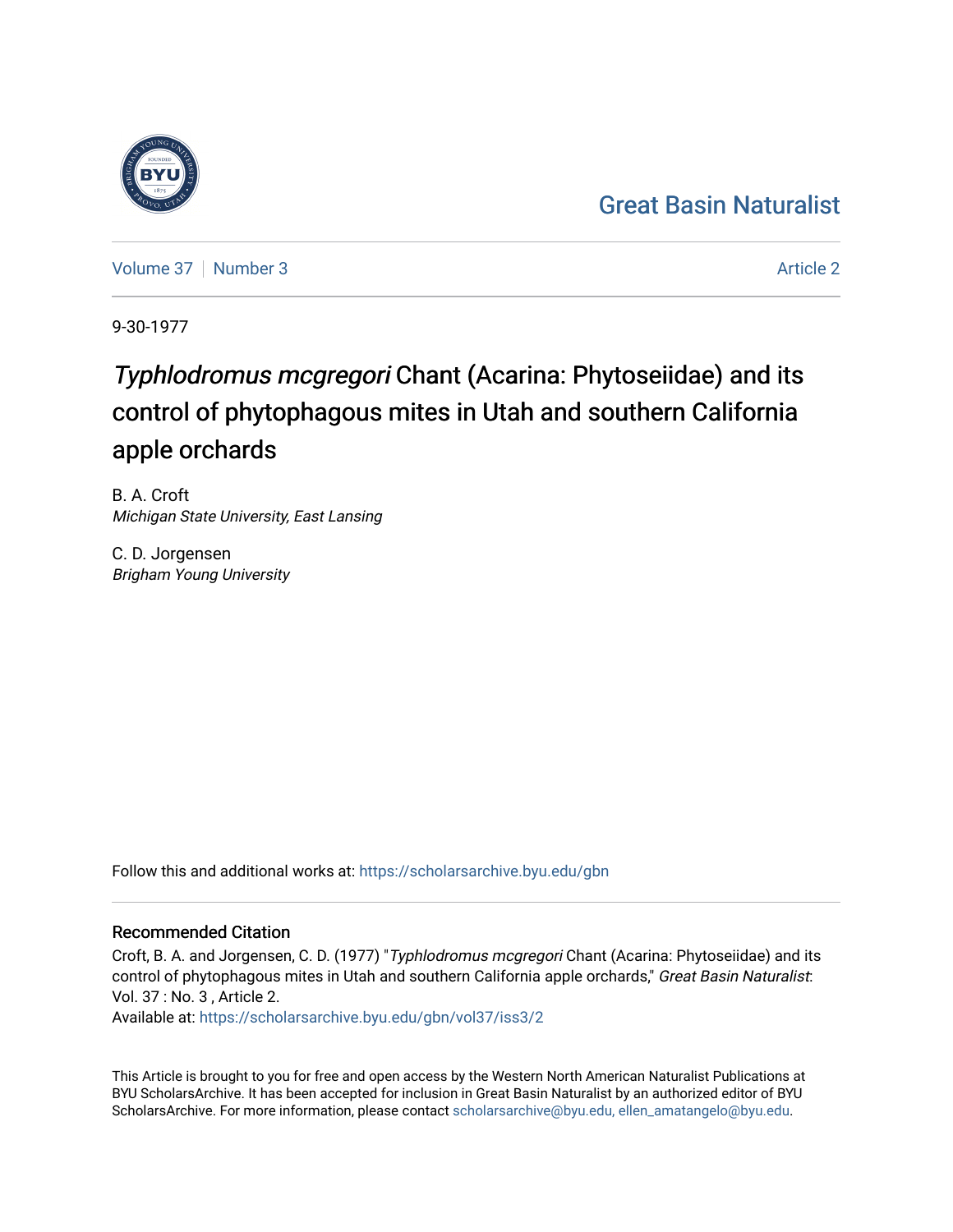## TYPHLODROMUS MCGREGORI CHANT (ACARINA: PHYTOSEIIDAE) UTAH AND SOUTHERN CALIFORNIA APPLE ORCHARDS<sup>1</sup>

#### B. A. Croft<sup>2</sup> and C. D. Jorgensen<sup>3</sup>

Abstract.—A review of published and unpublished data for the predatory mite Typhlodromus mcgregori in Utah and southern California apple growing areas is presented to summarize its role. Typhlodromus mcgregori was not found resistant to pesticides and, although usually present with Bryobia rubrioculus, only when Aculus schlechtendali was also present was there significant predation on B. rubrioculus. Aculus schlechtendali was considered the primary host and B. rubrioculus secondary for T. mcgregori. Typhlodromus occidentalis was always found associated with Tetranychus spp. and often with Eotetranychus and Pronematus ubiquitus in unsprayed orchards.

Certain phytoseiid mites are specialized predators of phytophagous mites and are capable of controlling or suppressing their populations at low densities (Collyer 1964, Hoyt 1969, Croft and Barnes 1971). This potential for biological control has prompted studies of the native species in many agricultural areas of the world (Huffaker et al. 1969), and, although predator-prey relation ships vary in different geographic regions, similar associations are not uncommon in areas where ecological conditions are similar.

During 1967-70, Jorgensen and co-workers (Jorgensen 1968, Nelson and Jorgensen 1968, Croft and Jorgensen 1969, Leetham and Jorgensen 1971, and Duke et al. 1970) investigated predator-phytophagous mite relationships in Utah apple orchards. They reported Typhlodromus mcgregori Chant and T. occidentalis Nesbitt in predatory associ ation with Bryobia rubrioculus Scheuten and Tetranychus mcdanieli McGregor, re spectively.

Croft (1970) found predator-prey relation ships in mountain apple orchards of south ern California (Oak Glen, near Yucaipa, Calif.) almost identical to those reported in Utah. Because of this and similar native vegetation, he concluded that the Oak Glen environment was an extension of the ecological type reported for Utah, and atypical

of other apple areas in California. His conclusions were also influenced by the com mon occurrence of Tet. mcdanieli throughout Utah and at Oak Glen. This species is not reported from other apple areas of Cali fornia (Barnes and Madsen 1961). These similarities allow for the summary of both areas in this single analysis and should pro vide a general understanding of the role oc cupied by T. mcgregori.

Although different techniques were used, both Jorgensen's group and Croft studied the ecology, bionomics, and control effec tiveness of T. mcgregori. This paper presents additional data and a summary of the pre dator-prey relationships, along with the ap parent role of T. mcgregori in both areas. Although T. occidentalis was an effective natural enemy of Tet. mcdanieli in both regions, references to this predator are limited to comparisons of predator effectiveness or possible niche overlaps with T. mcgregori and their respective relationships to the total ecology of mites in the orchards studied.

#### General Methods

Investigations in southern California were conducted at Oak Glen, an apple growing area ca 12.9 km north of Yucaipa, California, at the eastern edge of the Los Angeles basin, and included about 162 ha of com-

Published as Journal Article No. 8027 of the Michigan State Agricultural, Experiment Station

Department of Entomology. Michigan State University, East Lansing 48823.

<sup>&#</sup>x27;Department of Zoology, Brigham Young University, Provo, Utah 84602.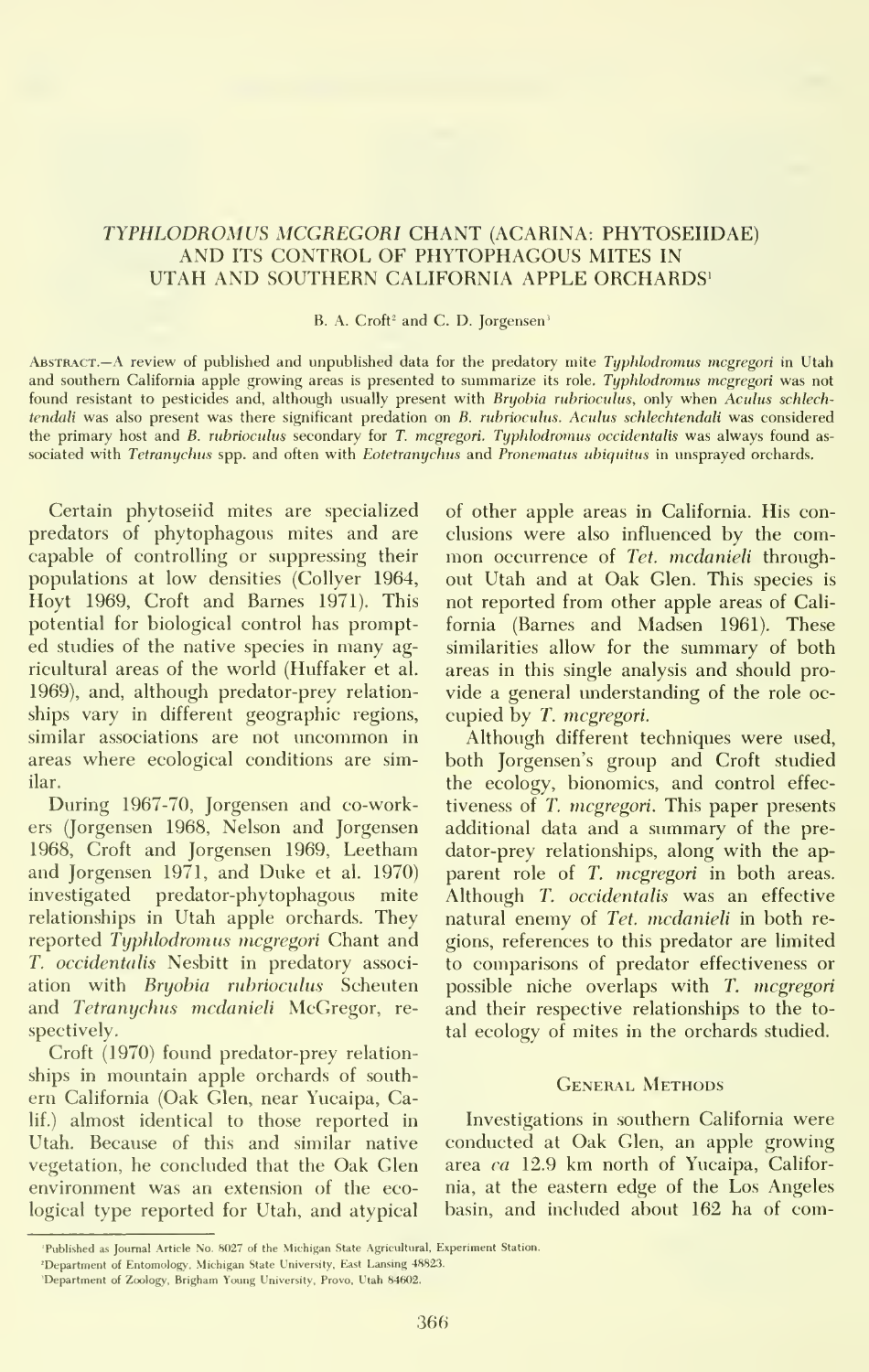mercial apples grown between 1341-1463 m in the San Bernardino Mountains. Pre dominant apple varieties in both areas in clude Delicious, Rome Beauty, and Jonathan. Vegetation types in the southern California study area were typical of those in valleys of more northern latitudes in Utah, i.e., Acer negundo. Primus virginiana, Pinus ponderosa, and Symphorocarpus albus.

Studies on the effects of pesticide treat ments on, and the biologies of, certain pest species had previously been conducted in the Oak Glen orchards (Barnes and Madsen 1961). During the summers of 1968-70, sampling studies emphasizing both pedator and prey mite relationships were made. Seven unsprayed, neglected orchards and 11 sprayed orchards, all of the Delicious variety, were sampled at two-week intervals from 13 June to 24 Oct 1968. Spur samples (50 spurs/ tree) with leaves were processed using Berlese extraction methods and mites mounted for identification.

During the summers of 1969 and 1970 a series of orchards, including one which had not been sprayed for 10 years, three which had not been sprayed for 3-5 years, and one under a commercial chemical control pro gram, were sampled at two-week intervals to determine population trends of both pest and predatory mites. In samples from five orchards, 20 leaves were collected from five locations of the four compass zones in each of five trees (80 leaves/tree) during the summer. All population counts were made by direct observation through a binocular microscope or from plates of the mite brushing machine.

In addition to the field studies in California, evaluations of the oviposition rates and developmental times for  $\overline{T}$ . mcgregori from egg to adult, when reared on several erio phyid rust mite species, were made in the laboratory. Oviposition rates/female pre dator for an eight-day period (replicated 10 times ea) when confined on excised apple, peach, or pear leaves containing populations of Aculus schlechtendali (Nalepa), A. coronutus (Banks), or Eriophyes pyri (Pgst.), respectively, at densities of ca 200 rust mites per leaf were determined. Devel opmental rates for T. mcgregori, using four

replications with 10 females/ replicated leaf when feeding only on A. schlechtendali at densities of 200/leaf, were also measured. In all experiments the temperatures were  $24 \pm 2$  C and the RH 30-60 percent.

In Utah, two types of studies were conducted. First, an extensive examination of mite distributions and species associations was made (Jorgensen 1968, Nelson and Jor gensen 1968, Leatham and Jorgensen 1971, Duke et al. 1970); however these were only correlative comparisons, and no experiments were done to measure specific associations between the various predator and prey mite populations. Attention was not given to the possibility that rust mites were preferred by T. mcgregori. Second, the life history of T. mcgregori was studied by Croft and Jorgensen (1969), using B. rubrioculus, Tet. mcdanieli, and Panonychus ulmi Koch as experi mental food bases. Again, rust mites were not used as food in these experiments.

#### Results and Discussion

#### Mite Fauna at Oak Glen

Mite species collected commonly from unsprayed Oak Glen apple orchards were: Tetranychidae— Tef. mcdanieli. B. rubrioculus, and Eotetranychus uncatus Garman; Phytoseiidae— T. mcgregori, T. occidentalis, and T. pomi (Parrott); and Tydeidae— Prone matus ubiquitus (McGregor); Eriophyidae-A. schlechtendali; and Erythraeidae— Be laustium sp. Tetranychus mcdanieli was col lected predominantly from commercial or chards which were intensively sprayed with pesticides. Barnes and Madsen (1961) noted the absence of P. ulmi from Oak Glen, an observation that was supported during our work.

Unsprayed for Ten Years.— Population levels of phytophagous and predatory mites were extremely variable among trees in this orchard during 1969 and 1970, and for this reason separate plots for two different tree groupings are reported. In three trees during 1969 (Fig. lA), B. rubrioculus attained high population levels of ca 40/leaf while only very low populations of T. mcgregori developed in late season. In 1970, mites in these same trees showed similar population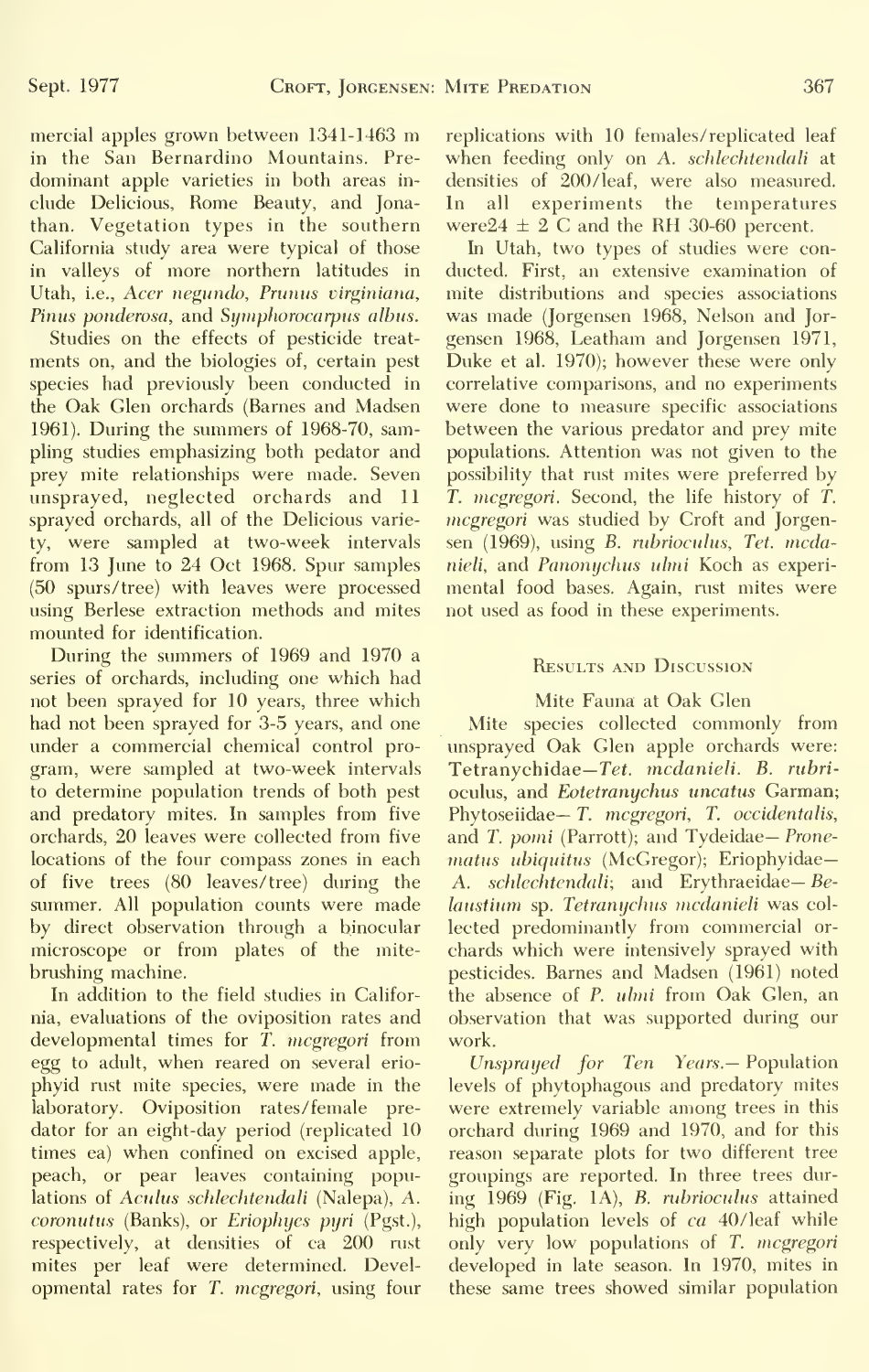trends for these two species; however, brown mites only increased to ca 15/leaf while *T. mcgregori* was more abundant and reached 0.8/leaf in August (Fig. IB).

During 1969 (Fig. IC) and 1970 (Fig. ID), in two other trees in this orchard, populations of A. schlechtendali were present in addition to B. rubrioculus and T. mcgregori. In these instances, B. rubrioculus attained lower peak levels and T. mcgregori exhibited a more marked numerical response as compared with the situation when A. schlechtendali was not present (i.e., compare data of lA and B with IC and D). Although Tet. mcdanieli was occasionally found in unsprayed blocks, it was not collected in this orchard, nor was T. occidentalis.

Unsprayed from Three to Five Years.— Figures 2A and 2B show the mean densities of Tet. mcdanieli-Eotetramjchus uncatus (collectively referred to as Tet. mcdanieli in Figures 2A and 2B because E. uncatus was only present at low densities) and B. rubr ioculus populations in two apple orchards for the 1969 season. These species were sep arated temporally; B. rubrioculus, with an early season distribution, reached its peak density in July, whereas the Tet. mcdanieli-E. uncatus populations began to increase in July and peaked in late August or early



Fig. 1. Densities of plant-feeding and predaceous mites in an apple orchard unsprayed for 10 years at Oak Glen, California: pooled values for three trees during the 1969 (A) and 1970 seasons (B); pooled values for two other trees during the 1969 (C) and 1970 (D) season.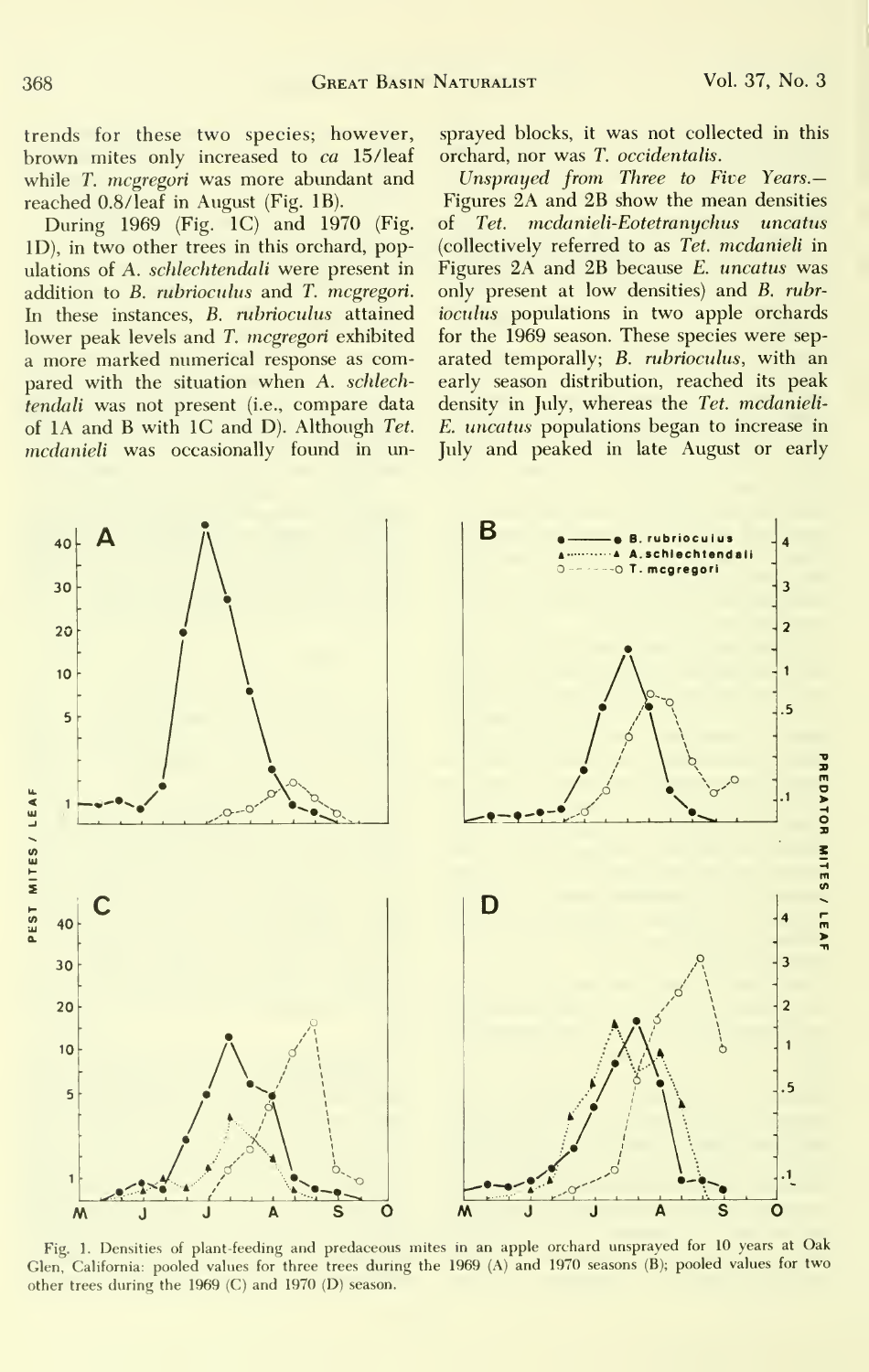September. The apple rust mite, A. schlechtendali, was present in the trees, but almost at undetectable levels. Although both T. mcgregori and T. occidentalis occurred in these orchards, T. mcgregori did not respond markedly to increasing densities of any tet ranychid species, whereas T. occidentalis populations appeared to increase with in creases in the densities of Tet. mcdanieli-E. uncatus populations and eventually over came their populations before they exceed ed three to five mites per leaf.

In the other orchard unsprayed for three to five years, B. rubrioculus occurred only at very low densities  $(2 \text{ mites/leaf})$  and  $T$ . mcgregori was seldom found (Fig. 2C). Rust mites were only occasionally observed in this block (not plotted in Fig. 2C). In Fig ure 2C the tetranychid mites, Tet. mcdanieli and E. uncatus began increasing in late July and early August, with an apparent numerical response by T. occidentalis. Predator populations increased to nearly 3/leaf before declining to a lower density as prey became scarce. The tydeid, P. ubiquitus, in creased to a density of 0.6/ leaf during the period when the populations of tetranychids were greatest. The presence of both tet ranychids and tydeids appeared to provide prey for the observed numerical increase in



Fig. 2. Densities of plant-feeding and predaceous mites in four apple orchards unsprayed for 3-5 years at Oak Glen, California, during 1969 (A, B, and C) and 1970 (D): represents pooled values for 5 trees/orchard.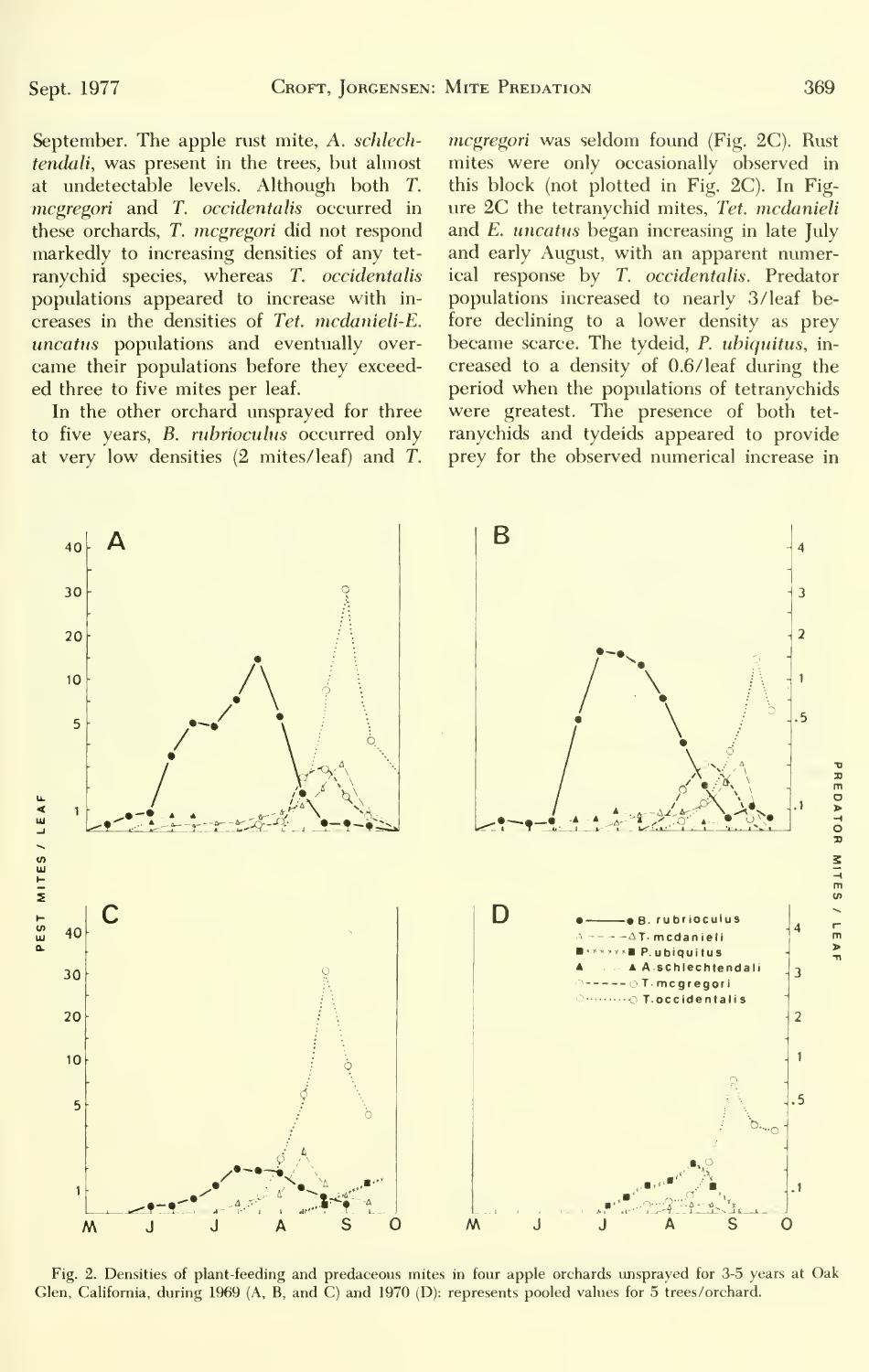the predator populations, as T. occidentalis were frequently observed feeding on the ty deids.

In Figure 2D, P. ubiquitus populations attained 2.6/ leaf and were the major prey supporting the populations of  $T.$  occidentalis, which increased to 0.8/leaf on 19 September. In this orchard, Tet. mcdanieli-E. uncatus populations did not exceed 0.3/leaf during the entire season and virtually no B. rubriocuhis were observed.

Commercially Managed Orchards.— Fig ures 3A and 3B illustrate the population densities of Tet. mcdanieli throughout the summers of 1969 and 1970, in a sprayed or chard without any phytoseiid mites. Tetra nychus mcdanieli exceeded 100/leaf in total orchard samples and, on occasion, exceeded 1,000 mites on individual leaves. If miticide sprays were not applied, intraspecific competition for food finally limited their in creases, but only after severe damage to the apple foliage had been sustained.

During the summers of 1968 and 1969, over 200 samples (50 leaf spurs/sample) were taken from 19 other sprayed apple or chards. Less than 50 phytoseiid mites were collected from the foliage of apple trees at these sites, approximately equal numbers of T. mcgregori and T. occidentalis. Most of these predators were taken from peripheral trees which were near native, unsprayed vegetation. Predators were encountered only late in the growing season after pesti cide residues were dissipated.

Although the selection of sites and the presentation of data in Figures 1-3 oversimplify the ecological differences between sprayed and unsprayed orchards at Oak Glen, California, the following species as sessments were concluded from these data:

Bryohia nibriocidus was collected only in unsprayed orchards and was most abimdant during the early summer. Aculus schlechtendali occurred at low levels in unsprayed plantings and varied greatly among locations from year to year. It was also ob served at low densities in commercial or chards. Unsprayed orchards were never observed where A. schlechtendali occurred without B. rubrioculus, although some orchards supported B. rubrioculus only. Tetranychus mcdanieli was found most commonly in sprayed apple orchards in late summer when populations attained extremely high densities and caused serious damage to apple foliage in the absence of sufficient phytoseiid mites or adequate chemical control. This species and low densities of E. uncatus were also found in unsprayed trees where the tydeid mite, P. ubiquitus, was sometimes observed.

Typhlodromus mcgregori was always found in unsprayed orchards where B. rubr-



Fig. 3. Densities of Tetranychus medanieli in a sprayed commercial apple orchard at Oak Glen, California, during 1969 (A) and 1970 (B); represents pooled values for 5 trees.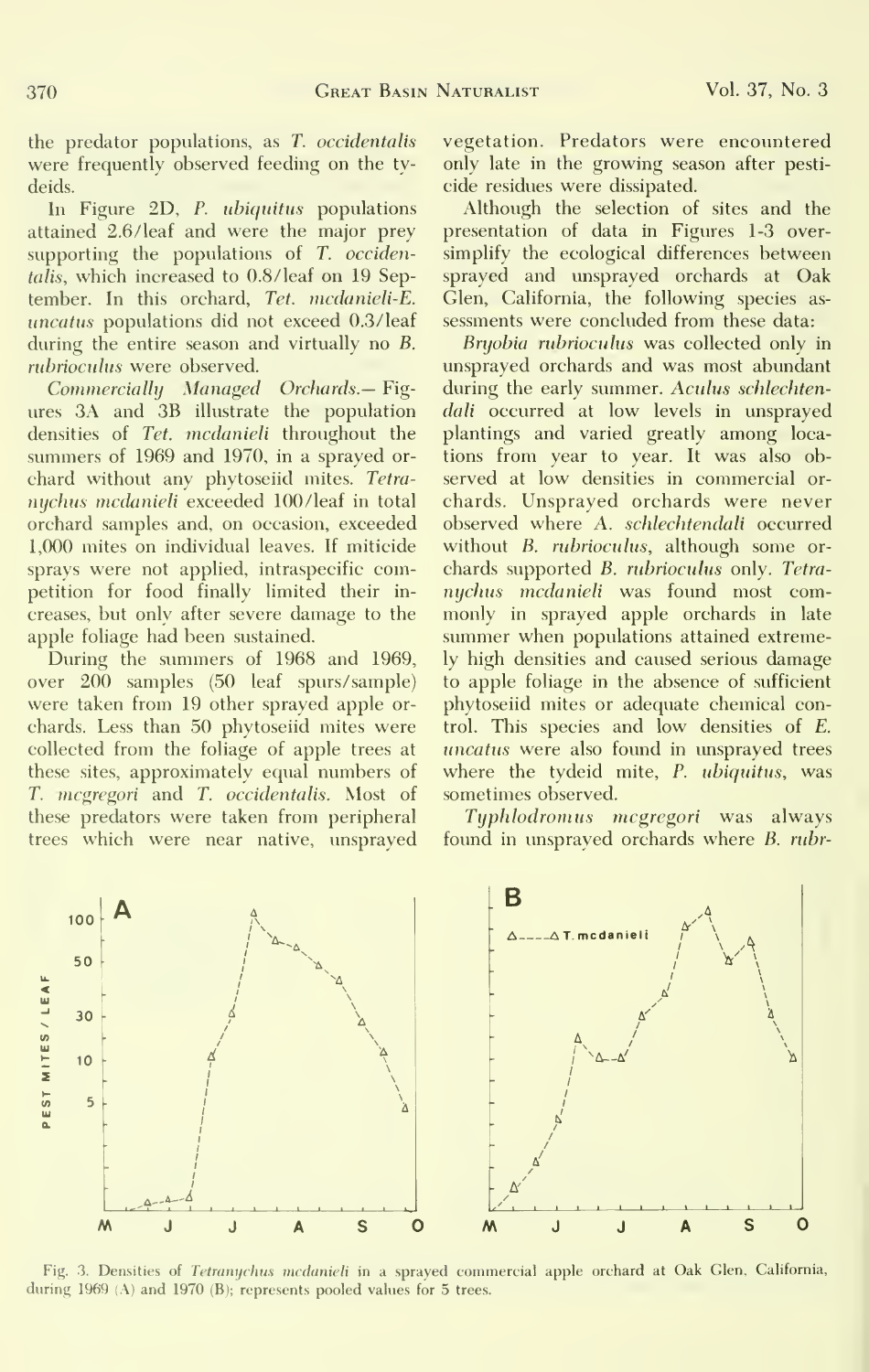ioculus occurred. The predators appeared to prey on this species, but they did not suppress its densities significantly. When A. schlechtendali was present with B. rubrioculus, T. mcgregori rapidly increased in response to the rust mites and seemed to suppress B. rubrioculus populations to a greater extent than when rust mites were absent. With the exception noted above, T. occidentalis was collected almost exclusively from unsprayed orchards where it was most closely associated with population complexes of Tet. mcdanieli, and E. uncatus, which were effectively maintained at low levels by the predator. Pronematus ubiquitus also appeared to be an adequate alter nate host for T. occidentalis in several unsprayed orchards. Although Hoyt (1969) and Burrell and McCormick (1964) reported A. schlechtendali as a favorable prey species for T. occidentalis, the predator was never found in orchards at Oak Glen where only rust mites or B. rubrioculus were present. Only in one case in Utah was T. occidentalis found associated with B. rubrioculus and A. schlechtendali, and it was in a mixed block of apples, plums, and peaches along with high populations of rust mites and Eotetramjchus carpini borealis Pritchard and Baker. We concluded from these data, as did Burrell and McCormick (1964), that B. rubrioculus probably is not an acceptable prey for T. occidentalis.

These observations and conclusions in re lation to the bionomics of these species fol low closely with those of Croft and Jorgensen (1969) and Duke et al. (1970), who reported the relationship of T. mcgregori in close association with B. rubrioculus in un sprayed apple orchards in Utah; and yet T. mcgregori did not exert any significant control of the prey. The association of T. occi dentalis with Tet. mcdanieli and/or E. uncatus or closely related species was reported earlier by Hoyt (1969) for T. occidentalis-Tet. mcdanieli, Schuster and Pritchard (1963) for T. occidentalis-Tet. pacificus McGregor or Eotetranychus willamettei (McGregor), and Flaherty (1967) for T. occi dentalis-T. pacificus or E. williamettei. In no instance, has T. occidentalis been report ed as a predator of B. rubrioculus, yet this predator occurs in many geographical re gions where B. rubrioculus is found.

One additional result which provides in sight into the role of T. mcgregori as a predator of orchard pests relates to its relatively high oviposition rate /female /day when feeding on each of the three eriophyids: A. schlechtendali =  $2.0 \pm 0.2$ , A. coronutus =  $1.9 \pm 0.3$ , and E. puri =  $2.0 \pm 0.1$ . The greatest average egg production observed for a 24-hour period was 2.3, which probably is close to the maximum for this species. Mean developmental time (egg-egg) for four replications of 10 T. mcgregori/ replication feeding on A. schlechtendali were 8.5, 8.7, 8.0, and 8.5 days for an overall mean of  $8.42 \pm 0.3$  hrs.

#### THE ROLE OF TYPHLODROMUS MCGREGORI: a reevaluation

Typhlodromus mcgregori occurs throughout North America north of Mexico and has been collected from several native plants in addition to walnut, grape, fig, apple, and citrus (Schuster and Pritchard 1963, Duke et al. 1970). Reported prey for this pedator includes Aegyptobia nothus P. and B., Tet. pacificus, Eoteteranychus boudreauxi P. and B., Eriophyes vites Pgst., E. williamettei and B. rubrioculus (Poe and Enns 1969, Schuster and Pritchard 1963, Duke et al. 1970).

Croft and Jorgensen (1969) studied the life history of T. mcgregori while it fed on B. rubrioculus, P. ulmi and T. urticae and observed that it preferred B. rubrioculus as compared to P. ulmi and T. urticae. They concluded that T. mcgregori did not assist substantially in controlling the latter two pests which occurred primarily in sprayed apple orchards in Utah. Even when feeding on B. rubrioculus, which T. mcgregori seemed most closely associated with in un sprayed orchards, the rate of development and oviposition rates were considerably lower than reported values for most other phytoseiid species which are efficient pre dators of tetranychid mites (McMurtry et al. 1970).

Duke et al. (1970) examined the distribu tion of T. mcgregori: (1) among apple or chards in Utah, (2) within apple orchards,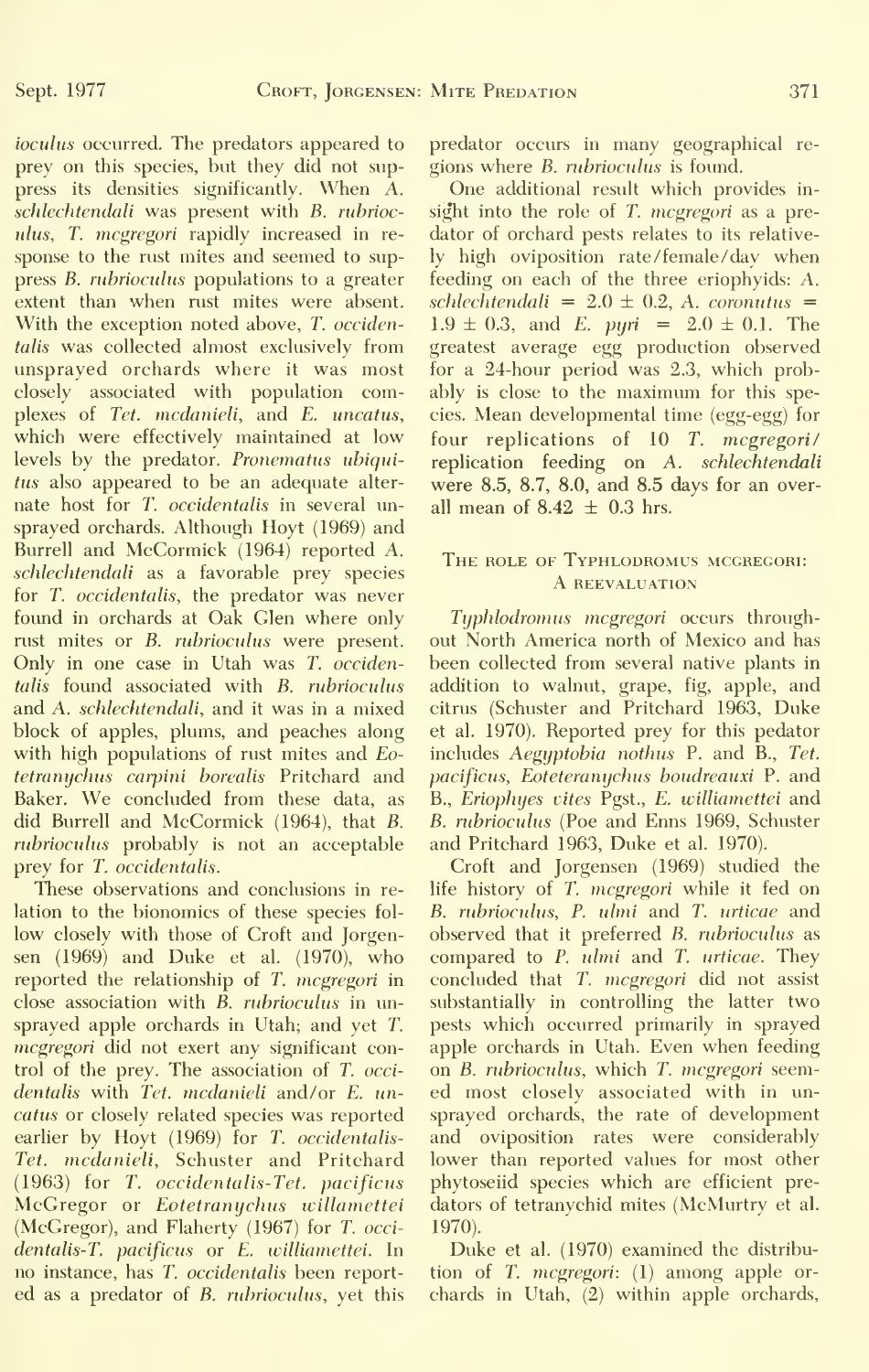(3) within apple trees, and (4) upon apple leaves. They also reported the searching behavior of *F. megregori* on apple leaves. Predators were found principally in unsprayed orchards, aggregated within orchards, uniformly distributed within trees but nommiformly upon leaves, and they searched leaves in a restrictive manner, In all cases, the predator distribution and searching behavior failed to closely correspond with movements and distributions of B. rubrioculus.

Nelson and Jorgensen (1968) further studied the dispersal and distributional associations between T. megregori and B. rubrioculus and found little or no correlation between predators and prev on spurs and leaves during the entire vear or over a single 24-hour period. Bryobia rubrioculus was extremely mobile and present over a greater portion of the apple tree than was T. megregori.

To summarize, Jorgensen and co-workers listed three factors which contributed to the observed inability of T. megregori to appreciably affect or control populations of B. rubrioculus in the field: (1) T. megregori was limited in its reproductive and destructive ability when compared to the reproductive potential of B. rubrioculus (Croft and Jorgensen 1970); (2) T. megregori had limited potential for controlling B. rubrioculus because of differences in respective distributions in orchards, trees, and leaves and the predators' restricted searching behavior (Duke et al. 1970); and (3) T. megregori had dissimilar dispersal habits and spring distributions as compared to B. rubrioculus, which was more active and present over a greater portion of foliage and woody areas of apple trees (Nelson and Jorgensen 1968).

Considering the three factors suggested by Jorgensen and co-workers and in light of the data presented herein, we can now reevaluate the role of T. megregori as a predator of phytophagous mites in Utah and southern California apple orchards. We agree with Huffaker et al. (1969), who suggested that the comparative measure of oviposition between hosts and predators is only one aspect of a species rate of increase (r), and that r is only one component to the total predator response to its prey. Functional and numerical responses, and the subtractive effects of predation, must be considered in measuring the net effect of predation on a prev population. We do not consider the reduced oviposition rate of T. incgregori when feeding on B, rubrioculus to represent a major limiting factor to its ability to control the latter, but rather its inefficiency is more likely explained by other means.

Both Duke et al. (1970) and Nelson and Jorgensen (1968) pointed out that the spatial occurrence (distribution and dispersal movement) of T. megregori was only loosely associated with that of B. rubrioculus. If the predator-prev association was primary, this incongruity would be an important factor in limiting effective predation. We now question the assumption of primary association altogether.

It is apparent that neither the Utah nor southern California strain of T. megregori are primarily adapted to the spider mites (e.g. P. ulmi, Tet. urticae, Tet. medanieli) which most commonly occur in sprayed orchards. Feeding studies by Croft and Jorgensen (1969) suggested a lack of association with P. ulmi or Tet. urticae for the Utah strain and population studies in both areas indicated little or no association with Tet. medanieli. Also, colonies of T. megregori do poorly in the laboratory when reared on Tet. pacificus (B. A. Croft, unpublished data).

The relationship between T. megregori and B. rubrioculus is unclear, since both species were consistently found together in unsprayed orchards during the growing season. It is not known whether this is a primary association and B, rubrioculus is the preferred prev, or a secondary association allowing for the maintenance of T. megregori populations at low levels, or an association which develops after predators respond to other species (e.g., A. schlechtendali). The latter question seems most likely considering the reproductive rates reported herein for T. megregori when feeding on three rust mite species, including A. schlechtendali. Croft and Jorgensen (1969) reported 11.5 days (egg-egg) for de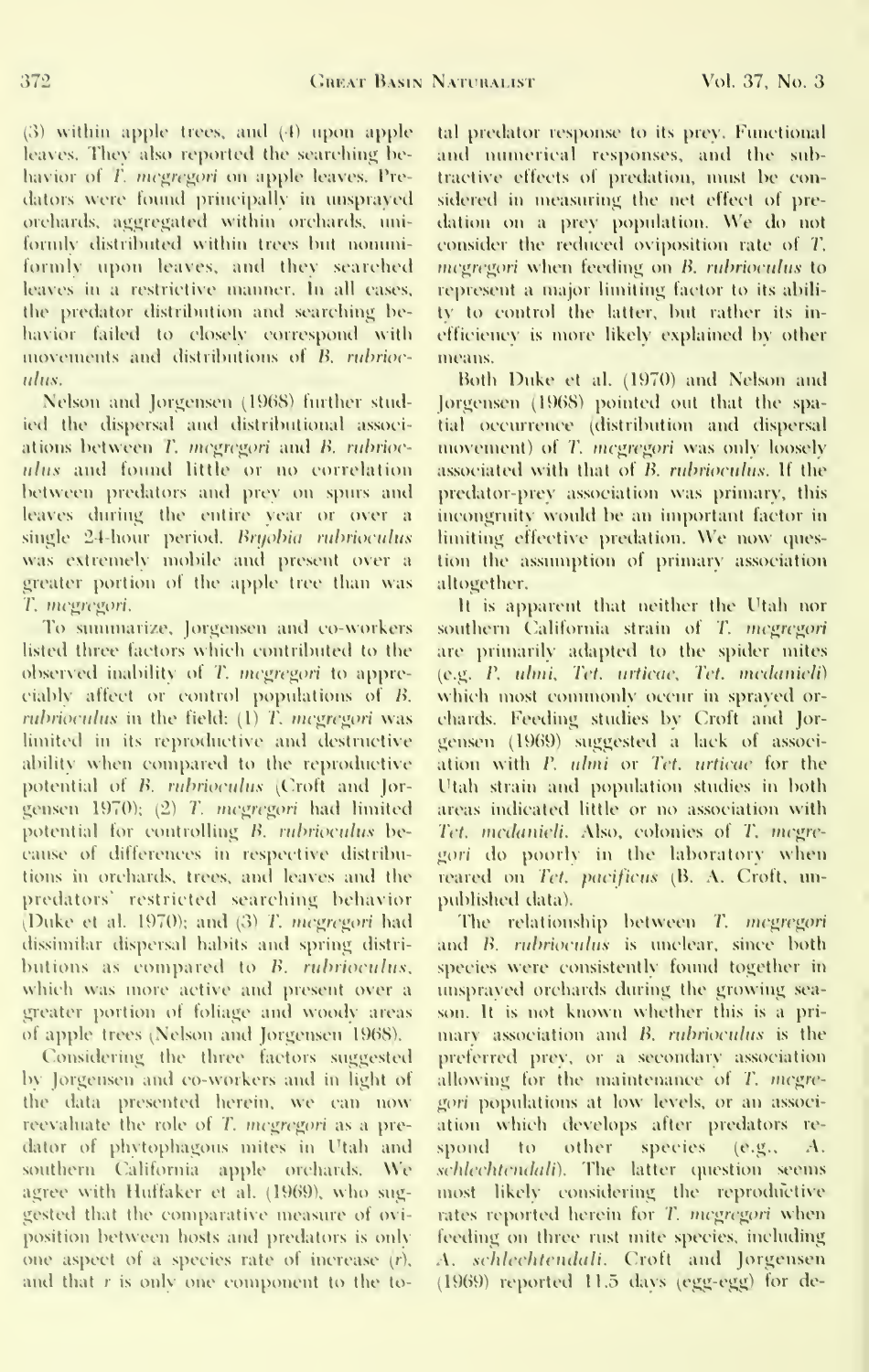velopmental time and 1.2 eggs/day/female for T. megregori when feeding on B. rubrioculus. When preying on A. schlechtendali, these predators developed about three days faster and oviposited ca 0.8 eggs/female more per day. Eriophyid mites also have been reported as equal to or more favorable prey than tetranychids for several other phytoseiid species (Chant 1959, Hoyt 1969, Burrell and McCormick 1964).

Huffaker et al. (1969) generalized that "some species of such mites (e.g. Bryobia arborea) seem highly immune to predators that are so efficient against certain species of Panonychus and Tetranychus....' (Bryobia arborea Morgan and Anderson  $=$ B. rubrioculus.) Few workers have reported efficient predation between any phytoseiid species and B. rubrioculus (McMurtry et al. 1970), and reports of poor predation and reproduction are common (Herbert 1959, Burrell and McCormick 1964). Several features of the morphology, behavior, and biology of B. rubrioculus may account for this immunity, including the large size of the adult mites (McMurtry et al. 1970) and their highly mobile behavior, particularly the adults which spend a large portion of their time on the woody parts of the plant, where they lay many eggs (Nelson and Jorgensen 1968).

Typhlodromus megregori was seldom found on sprayed plantings in either study area, although A. schlechtendali occurred in both unsprayed and commercial orchards. Another contributing factor to its absence from sprayed orchards and its replacement in many areas other than Oak Glen by the predator, T. occidentalis, may be related to a differential susceptibility of these two predators to pesticides. T. occidentalis has developed resistance to many pesticides that are commonly applied for apple pest control in most fruit-growing areas where pesticides have been widely used (Croft and Jeppson 1970). Croft (unpublished data) found a California strain of T. megregori to be highly susceptible to laboratory applications of 0.5 mg/ml sol. of technical azinphosmethyl (96 percent purity) when tested using the slide dip method. This pesticide is the most common insecticide applied in

apple orchards of Utah or southern California, and its application undoubtedly contributes to the exclusion of T. *nicgregori* from sprayed orchards in hoth areas.

#### **LITERATURE CITED**

- BARNES, M. M., AND H. F. MADSEN. 1961. Insect and mite pests of apple in California: Univ. California Circ. 502, California Corp. Ext. Ser. 31 pp.
- BURGELL, R. W., AND W. J. McCORMICK. 1964. Typhlodromus and Amblyseius (Acarina: Phytoseiidae) as predators on orchard mites. Ann. Entomol. Soc. Am. 53: 483-487.
- CHANT, D. A. 1959. Phytoseiid mites. Part I Bionomies of seven species in southeastern England. Part II, A taxonomic review of the Phytoseiidae with descriptions of 38 new species. Canadian Entomol. 91(Suppl. 12): 1-166.
- COLLYER, E. 1964. A summary of experiments to demonstrate the role of Typhlodromus pyri Scheut. in the control of Panonychus ulmi (Koch) in England, Proc. 1st Internat, Cong. Acarology, Fort Collins, Colorado 1: 363-371
- CROFT, B. A. 1970. Comparative studies on four strains of Typhlodromus occidentalis Neshitt (Acarina: Phytoseiidae). Ph.D. Diss., Univ. California, Riverside. 92 pp.
- CROFT, B. A., AND M. M. BARNES, 1971. Comparative studies of four strains of Typhlodromus occidentalis. III. Evaluations of releases of insecticide resistant strains into an apple orchard ecosystem. J Econ. Entomol. 64: 845-850.
- CROFT, B. A., AND L. R. JEPPSON. 1970. Comparative studies of four strains of Typhlodromus occidentalis. H. Laboratory toxicity of 10 compounds common to apple pest control. J. Econ. Entomol. 63: 1528-1531
- CROFT, B. A., AND C. D. JORGENSEN. 1969. Life history of Typhlodromus racgregori (Acarina. Phytoseiidae). Ann. Entomol. Soc. Am. 62: 1261-1267.
- DURE, K. M., B. A. CROPT, AND C. D. JORGENSEN. 1970. Distribution and searching behavior of Typhlodromus megregori. J. Econ. Entomol. 63: 221-227.
- FLAHERTY, D. 1967. The ecology and importance of spider mites on grape vines in the southern San Joaquin Valley with emphasis on the role of Metasciulus occidentalis (Nesbitt). Ph.D Diss., Univ. of California, Berkeley. 171 pp.
- HERBERT, J. 1959. Note on feeding ranges of six species of predaceous mites (Acarina: Phytoseridae) in the laboratory. X Internat. Cong. Entomol. 91-812.
- Hoyr, S. C. 1969. Integrated chemical control of insects and hiological control of mites on apples in Washington. J. Econ. Entomol. 62: 74-86.
- HUFFAKER, C. B., M. VAN DE VEIE, AND J. A. McMCRTRY. 1969. The ecology of tetranychid mites and their natural control. Ann. Rev. Ento. mol. 14: 125-174